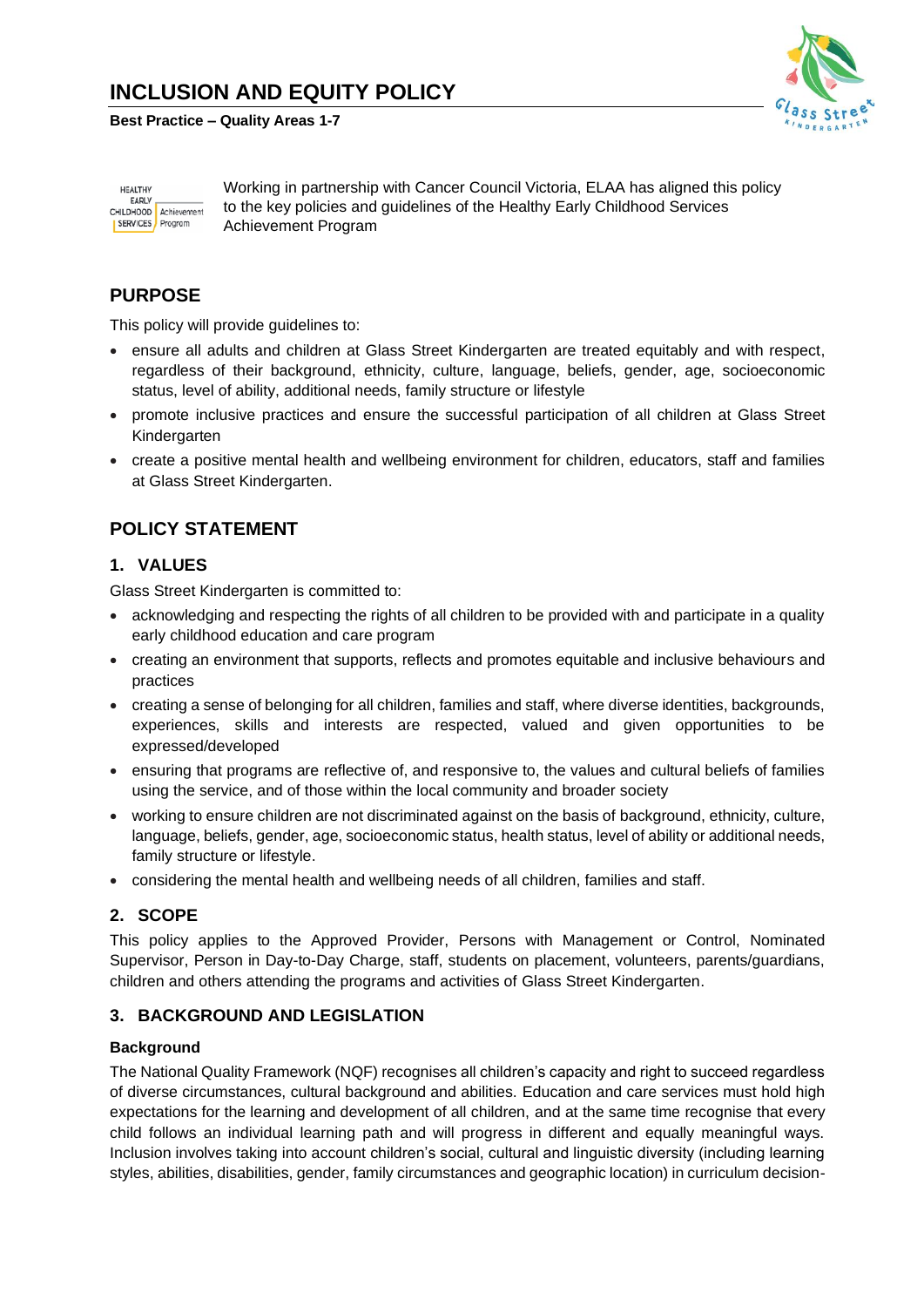making processes. Early childhood education and care services must implement responsive, equitable, individualised opportunities and additional support whenever barriers are identified.

The NQF is underpinned by a commitment to 'Closing the Gap' and acknowledges Australia is a nation of great diversity, and an ancient land that has been cared for by Indigenous Australians for many thousands of years. Education and care services have a shared responsibility to support children, families, colleagues and the local community to understand, respect and value diversity.

State and Commonwealth laws prohibit discrimination based on personal characteristics, including race, age, gender, religious belief, disability or illness and parental status.

Under the Child Safe Standards, services are expected to provide environments and activities that encourage all children to participate in and celebrate their identity. The standards are underpinned by three overarching principles which require services to take into consideration the increased vulnerability of Aboriginal children, children from culturally and linguistically diverse backgrounds and children with disabilities.

The Victorian Government requires funded organisations to ensure that their policies and procedures promote equality of opportunity for all children to enable their full participation in kindergarten. A service's philosophy should reflect the values of inclusion and equity which are supported by developing and implementing an inclusion and equity policy. Developing professional knowledge and skills, and using family-centred practice (refer to *Definitions*) to work in partnership with children, families, communities, and other services and agencies, will assist services to identify, include and support children with additional needs and their families.

#### **Legislation and standards**

Relevant legislation and standards include but are not limited to:

- *Age Discrimination Act 2004*
- *[Charter of Human Rights and Responsibilities Act 2006](http://www.legislation.vic.gov.au/Domino/Web_Notes/LDMS/PubStatbook.nsf/f932b66241ecf1b7ca256e92000e23be/54d73763ef9dca36ca2571b6002428b0!OpenDocument)* (Vic)
- Charter for Children in Out-of-home Care (Vic)
- *Children, Youth and Families Act 2005* (Vic)
- *Child Wellbeing and Safety Act 2005* (Vic)
- Child Safe Standards (Vic)
- Dardee Boorai: the Victorian Charter of Safety and Wellbeing for Aboriginal Children and Young People (Vic)
- *Disability Act 2006* (Vic)
- *Disability Discrimination Act 1992* (Cth)
- *Education and Care Services National Law Act 2010*
- *Education and Care Services National Regulations 2011*
- *Equal Opportunity Act 2010* (Vic)
- *Fair Work Act 2009* (Cth)
- *Health Records Act 2001* (Vic)
- *Privacy and Data Protection Act 2014* (Vic)
- *National Quality Standards* Quality Areas 1-7
- *Occupational Health and Safety Act 2004*
- *Privacy Act 1988* (Cth)
- *Racial and Religious Tolerance Act 2001* (Vic)
- *Racial Discrimination Act 1975* (Cth)
- *Sex Discrimination Act 1984* (Cth)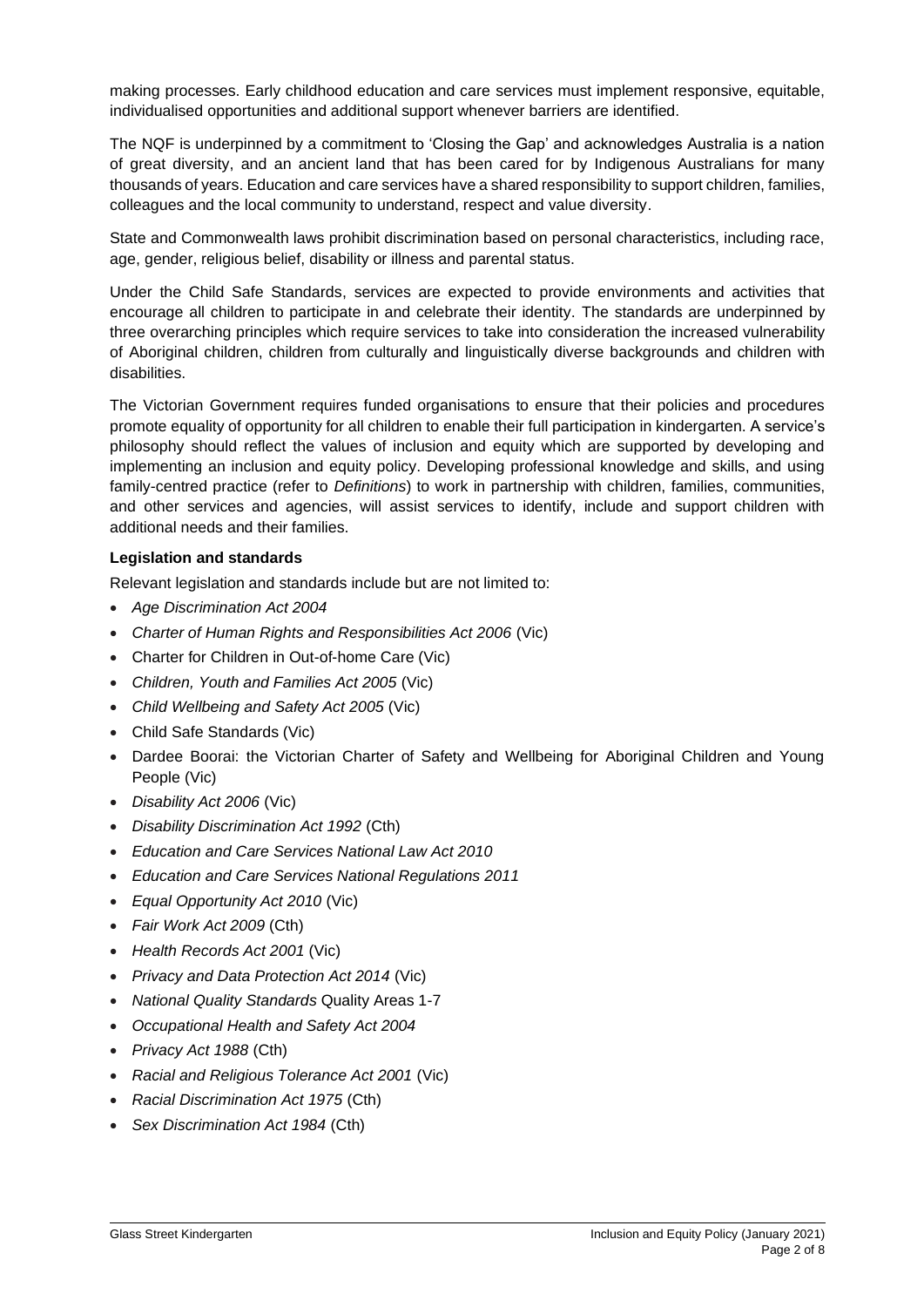### **4. DEFINITIONS**

The terms defined in this section relate specifically to this policy. For commonly used terms e.g. Approved Provider, Nominated Supervisor, Regulatory Authority etc. refer to the *General Definitions* section of this manual.

**Additional needs:** A broad term relating to challenges experienced across a number of areas including physical health, mental health, disability, developmental concern, or emotional need (resulting from trauma, abuse or grief), family displacement (due to war or refugee status), domestic violence, mental illness, family separation or divorce, which affects a person's ability to participate or learn.

**Culture:** The values and traditions of groups of people that are passed from one generation to another.

**Culturally and linguistically diverse (CALD):** Refers to individuals and groups who are from diverse racial, religious, linguistic and/or ethnic backgrounds.

**Developmental delay:** A delay in the development of a child under the age of 6 years that:

- a) is attributable to a mental or physical impairment, or a combination of mental and physical impairments, and
- b) is manifested before the child attains the age of 6 years, and
- c) results in substantial functional limitations in one or more of the following areas of major life activity:
	- i) self-care
	- ii) receptive and expressive language
	- iii) cognitive development
	- iv) motor development, and
- d) reflects the child's need for a combination and sequence of special interdisciplinary or generic care, treatment or other services that are of extended duration and are individually planned and co-ordinated (*Disability Act 2006* (Vic)).

**Disability:** In relation to a person, refers to:

- a sensory, physical or neurological impairment or acquired brain injury, or any combination thereof, that:
	- i) is, or is likely to be, permanent, and
	- ii) causes a substantially reduced capacity in at least one of the areas of self-care, self-management, mobility or communication, and
	- iii) requires significant ongoing or long-term episodic support, and
	- iv) is not related to ageing, or
- an intellectual disability, or
- a developmental delay (*Disability Act 2006* (Vic)).

**Diversity:** Refers to all characteristics that make individuals different from one another, including race, religion, language, ethnicity, beliefs, age, gender, sexual orientation, level of ability, additional needs, socioeconomic status, educational attainment, personality, marital and/or parental status, family structure, lifestyle and general life/work experience.

**Early Start Kindergarten:** A funding program that enables three-year-old Aboriginal and Torres Strait Islander children, and children known to Child Protection, to attend a free kindergarten program that is planned and delivered by an early childhood teacher for a specific number of hours.

**Equity:** (In the context of human rights) is the behaviour of acting in a fair and just manner towards others.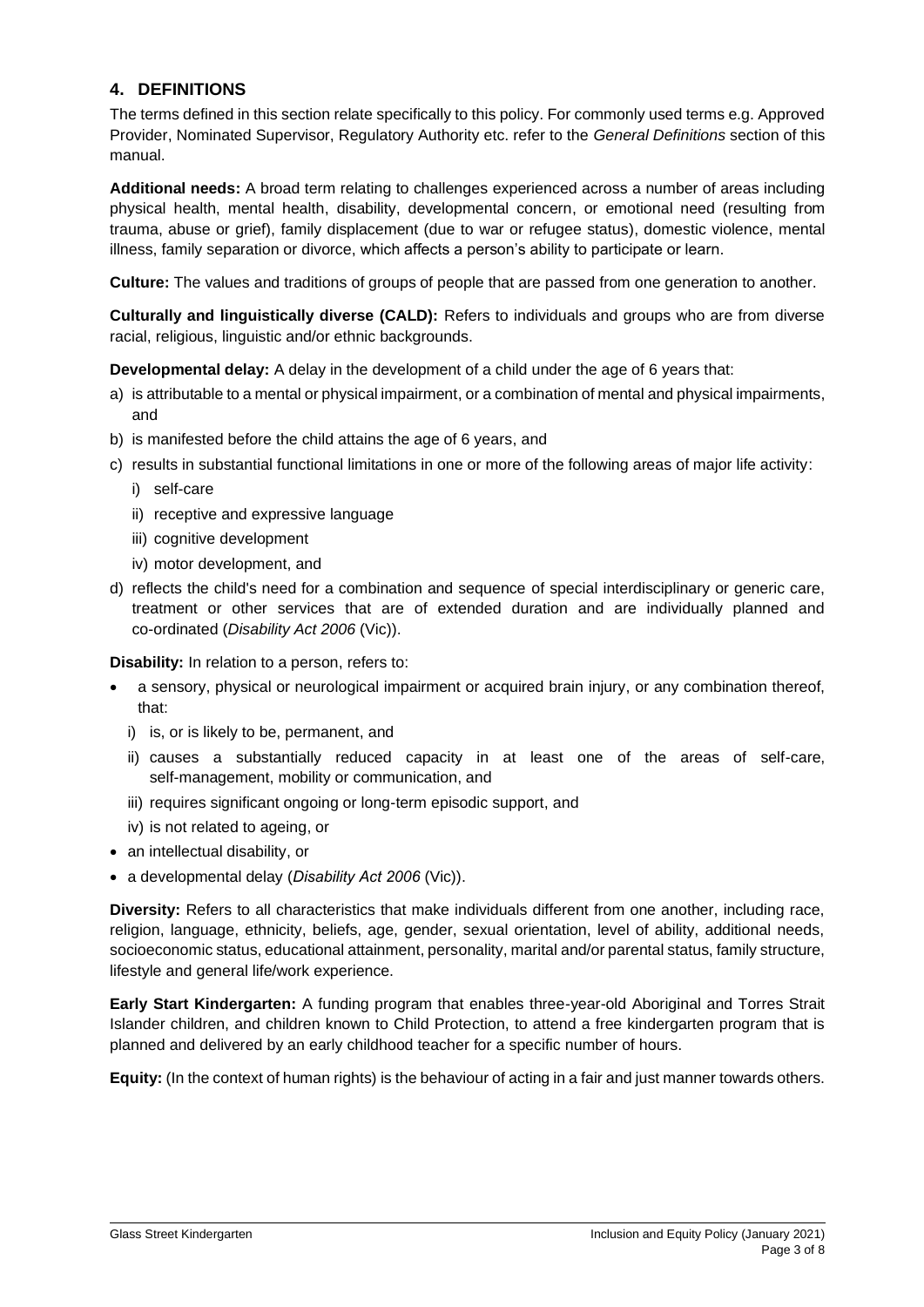#### **Family-centred practice:** Practice which:

- uses families' understanding of their children to support shared decision-making about each child's learning and development
- creates a welcoming and culturally-inclusive environment, where all families are encouraged to participate in and contribute to children's learning and development
- actively engages families and children in planning children's learning and development
- provides feedback to families on each child's learning, and provide information about how families can further advance children's learning and development at home and in the community.

**Inclusion:** The engagement and involvement of children and families to ensure that all individuals have an equal opportunity to participate and achieve their maximum potential.

**Kindergarten Fee Subsidy (KFS)**: A state government subsidy paid directly to the funded service to enable eligible families to attend a funded kindergarten program or funded three-year-old place at no cost (or minimal cost) to promote participation. Details are available in *The Kindergarten Guide (*refer to *Sources).*

**Kindergarten Inclusion Support Packages:** A package of support for children with a disability and high support needs and/or with complex medical needs.

**Mental health** in early childhood can be understood as a young child's ability to experience, regulate and express emotions; form close and secure interpersonal relationships; and explore the environment and learn – all in the context of family, community and cultural expectations for young children. Infant mental health is synonymous with healthy social and emotional development (from *Be You –* refer to *Sources*).

**Out-of-Home Care:** Is the term used in Victoria when a child or young person is placed in care away from their parents. It includes placement in kinship care, home-based care such as foster care and residential care. For these children, the State of Victoria is their legal their parent, and with this comes the responsibilities of a parent to care for and protect them, and to ensure that they have access to all the services they need for their immediate and longer term benefit (*Early Childhood Agreement on Out-of-Home Care* – refer to *Sources*).

#### **5. SOURCES AND RELATED POLICIES**

#### **Sources**

- *Early Childhood Agreement for Children in Out-of-Home Care* (January 2019). Endorsed by the Department of Education and Early Childhood Development, the Department of Human Services, Municipal Association of Victoria, Early Learning Association Australia, Victorian Aboriginal Chid Care Agency, Victorian Aboriginal Children and Young People's Alliance, Centre for Excellence in Child and Family Welfare, Community Child Care Association, Vic Tas Primary Health Network Alliance, Victorian Healthcare Association and Victorian Aboriginal Education Association Incorporated. [www.education.vic.gov.au](http://www.education.vic.gov.au/)
- Early Childhood Australia (ECA) and Early Childhood Intervention Australia's (ECIA) *Position Statement on the Inclusion of Children with a Disability in Early Childhood Education and Care –* available at: Search 'statement on inclusion of children with disability' at: [www.earlychildhoodaustralia.org.au/our-work/inclusion-resources/](http://www.earlychildhoodaustralia.org.au/our-work/inclusion-resources/)
- *fka* Children's Services [www.fka.com.au](http://www.fka.com.au/)
- *Guide to the National Quality Framework*: [www.acecqa.gov.au](https://www.acecqa.gov.au/)
- *Guide to the National Quality Standard*: [www.acecqa.gov.au](https://www.acecqa.gov.au/)
- Be You:<https://beyou.edu.au/>
- *The Kindergarten Funding Guide* (DET): [www.education.vic.gov.au](http://www.education.vic.gov.au/Pages/default.aspx)
- *Victorian Early Years Learning and Development Framework* Principle Practice Guide 1: Familycentred *and Practice Guide Four: Equity and Diversity*: [www.education.vic.gov.au](http://www.education.vic.gov.au/Pages/default.aspx)

#### **Service policies**

• *Anaphylaxis Policy*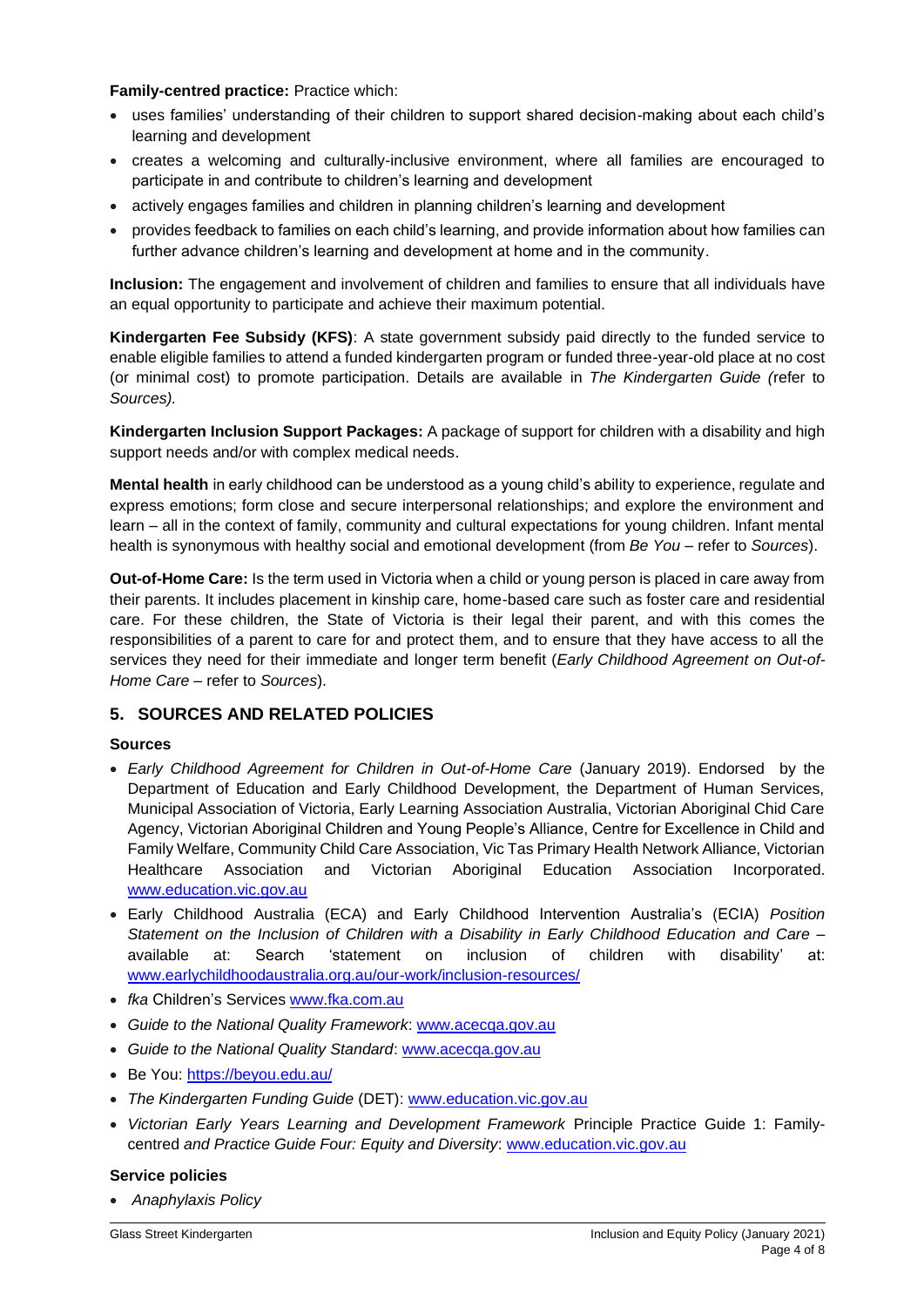- *Asthma Policy*
- *Child Safe Environment Policy*
- *Code of Conduct Policy*
- *Complaints and Grievances Policy*
- *Curriculum Development Policy*
- *Dealing with Infectious Diseases Policy*
- *Dealing with Medical Conditions Policy*
- *Diabetes Policy*
- *Enrolment and Orientation Policy*
- *Epilepsy Policy*
- *Excursions and Service Events Policy*
- *Fees Policy*
- *Interactions with Children Policy*
- *Nutrition, Oral Health and Active Play Policy*
- *Privacy and Confidentiality Policy*
- *Staffing Policy*

# **PROCEDURES**

#### **The Approved Provider and Persons with Management or Control are responsible for:**

- ensuring that service programs are available and accessible to families from a variety of backgrounds (refer to *Curriculum Development Policy*)
- encouraging collaborative, family-centred practice (refer to *Definitions*) at the service which facilitates the inclusion and active participation of both the child and the family at the service
- providing families with information about the support options available for children attending Glass Street Kindergarten
- ensuring that educational programs are delivered in accordance with an approved learning framework, are based on the developmental needs, interests and experiences of each child, and take into account the individual differences of each child (*Victorian Early Years Learning and Development Framework Practice Guide Four: Equity and Diversity* – refer to *Sources*)
- ensuring that the enrolment process is fair and equitable, and facilitates access for all children (refer to *Enrolment and Orientation Policy*)
- tailoring the orientation process to meet the individual needs of children and families (refer to *Enrolment and Orientation Policy*)
- identifying the barriers to participation in service programs and activities, and developing strategies to overcome these barriers
- ensuring that facilities are designed or adapted to support access by every child, family, educator and staff member, including adaptive equipment to support the inclusion of all children
- ensuring that staff have access to appropriate and accredited professional development activities that promote a positive understanding of diversity, inclusion and equity, and mental health and wellbeing, and provide skills to assist in implementing this policy (refer to *Staffing Policy*)
- ensuring that the Nominated Supervisor and all staff are aware of the service's expectations regarding positive, respectful and appropriate behaviour when working with children and families (refer to *Code of Conduct Policy* and *Interactions with Children Policy*)
- considering any issues regarding fees that may be a barrier to families enrolling at Glass Street Kindergarten, and removing these barriers wherever possible (refer to *Fees Policy*)
- ensuring that all eligible families are supported to access the Kindergarten Fee Subsidy (refer to *Definitions* and *Fees Policy*), including families with concession cards, Aboriginal and Torres Strait Islander families, and refugee and asylum seeker families
- providing service information in various community languages wherever possible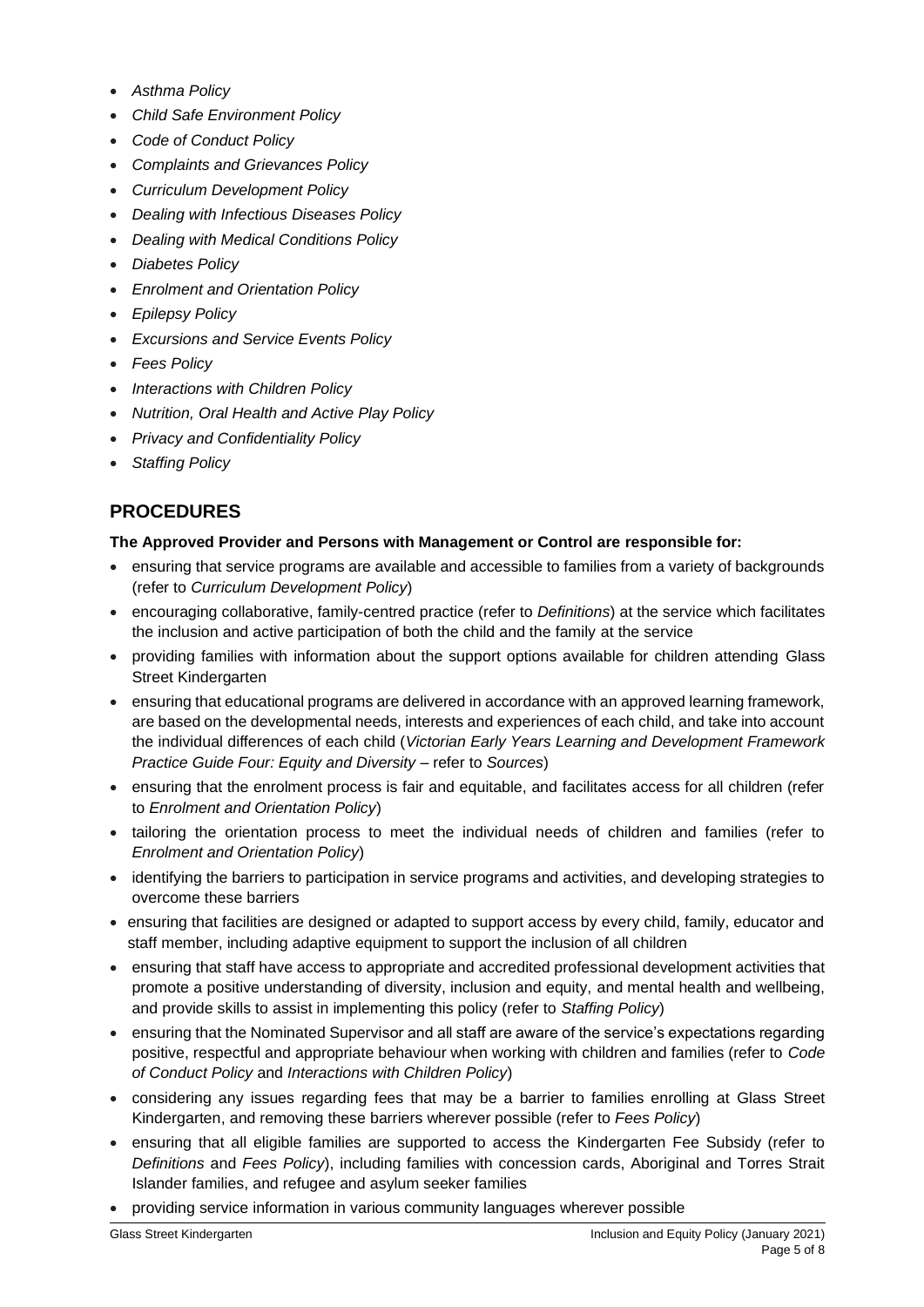- using language services (refer to *Sources*) to assist with communication where required and considering the employment of a multilingual worker/s to meet the needs of culturally and linguistically diverse (CALD) families
- working with the Nominated Supervisor and educators to ensure appropriate program planning and resourcing for children with additional needs (refer to *Definitions*)
- where practicable, accessing resources, support and professional development to facilitate inclusion of children with additional needs who are ineligible for specific support packages
- ensuring collaborative relationships with specialised services and professionals to provide support and services for families and children with a disability, complex medical needs and/or developmental delay
- ensuring that all eligible three-year-old Aboriginal and Torres Strait Islander children and children known to Child Protection are supported to access the Early Start Kindergarten program (refer to *Definitions*)
- implementing appropriate programs and practices to support vulnerable children and families, including working co-operatively with relevant services and/or professionals, where required (refer to *Child Safe Environment Policy*)
- ensuring that service programs are inclusive of all children with medical conditions
- ensuring that no employee, prospective employee, parent/guardian, child, volunteer or student at the service is discriminated against
- ensuring that any behaviour or circumstances that may constitute discrimination or prejudice are dealt with in an appropriate manner (refer to *Complaints and Grievances Policy*)
- ensuring there are clear referral options and pathways for children, staff, educators and families to access support services for mental health and wellbeing
- ensuring that educators and staff are supported to learn about and care for their own mental health and wellbeing
- ensuring that mental health and wellbeing information and policy requirements are included in educator and staff orientation/induction
- ensuring that leadership practices and on-the-ground support enable a work environment that minimises stress and promotes mental health and wellbeing for educators and staff
- ensuring that all policies of Glass Street Kindergarten, including the *Privacy and Confidentiality Policy*, are adhered to at all times.

#### **The Nominated Supervisor and Persons in Day to Day Charge are responsible for:**

- ensuring that the service provides a safe, inclusive and empowering environment which celebrates diversity through positive, respectful and appropriate behaviour when working with children and families (refer to *Code of Conduct Policy* and *Interactions with Children Policy*)
- ensuring the diversity and interests of the children, families, educators and staff are reflected in the physical environment
- ensuring there are quiet and reflective spaces for children, educators and families
- ensuring that cultural values and expectations about health and wellbeing are respected
- providing an educational program that is reflective of the service's values, beliefs and philosophy, and embraces the principles of fairness, equity, diversity and inclusion (*Victorian Early Years Learning and Development Framework Practice Guide Four: Equity and Diversity* – refer to *Sources*)
- identifying children with additional needs
- being aware of support and resources available to ensure that children are included in service programs
- ensuring that service programs are inclusive of all children with medical conditions
- using family-centred practice (refer to *Definitions*) and working collaboratively with staff, parents/guardians, specialist services and other professionals to implement the program at the service and provide individualised support for children
- providing information to families about the support available to assist children
- providing opportunities for families to contribute to the program as key partners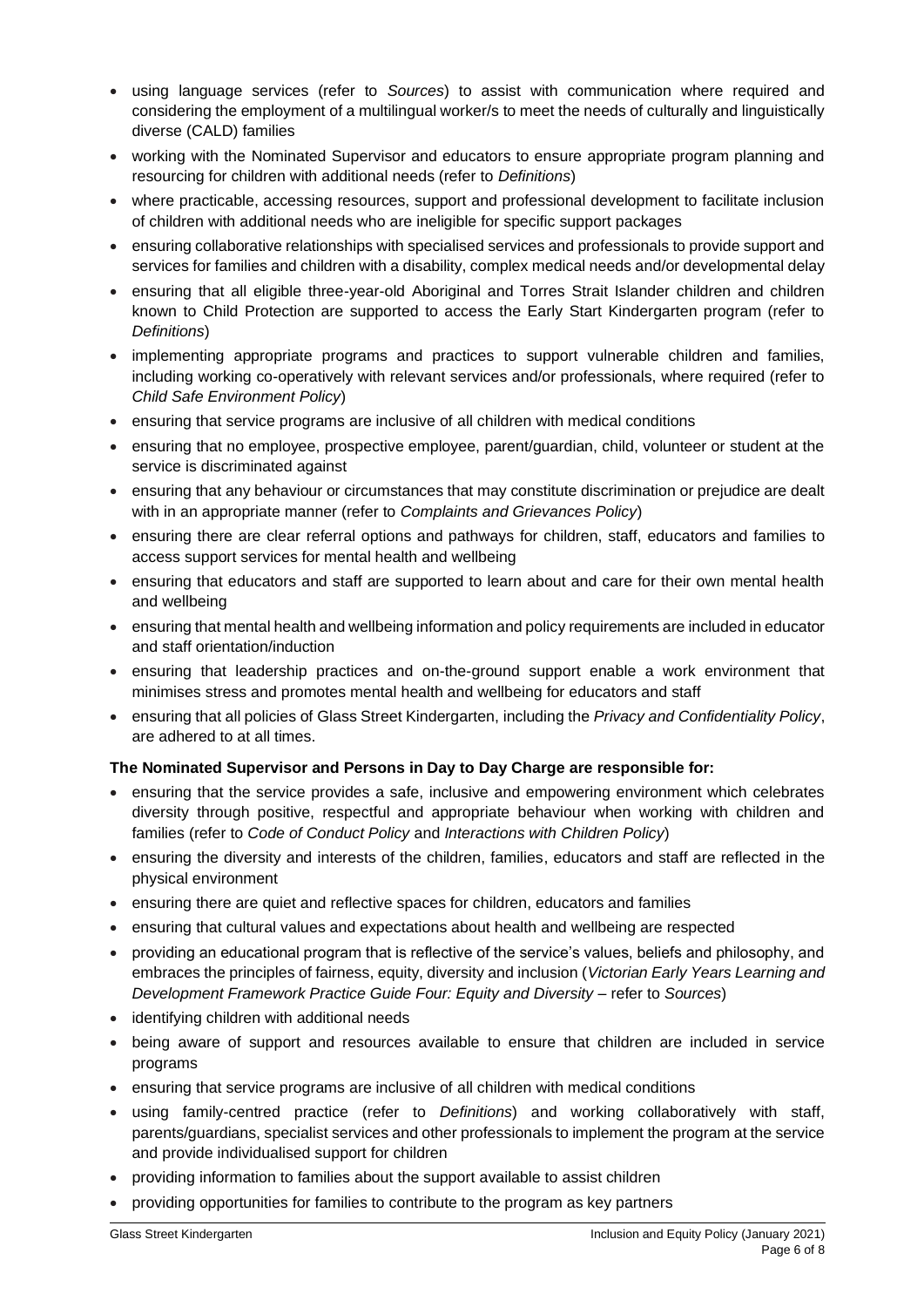- ensuring that parents/guardians are consulted, kept informed and provide written consent, where individualised programs, action, support or intervention are planned and provided for their child
- responding to the needs and concerns of parents/guardians, and providing support and guidance, where appropriate
- working with educators to ensure appropriate program planning and resourcing for children with additional needs (refer to *Definitions*)
- providing support and guidance to educators/staff
- organising appropriate resources and accredited professional development for educators to enable all children to be included at the service, and to understand when and how to refer children to additional support
- developing links with other services and/or professionals to support mental health and wellbeing, children with additional needs and have referral pathways in place
- ensuring that the program provides opportunities for all children to participate and interact with one another
- using language services (refer to *Sources*) to assist with communication, where required
- ensuring that individualised programs incorporate opportunities for regular review and evaluation, in consultation with all people involved in the child's education and care
- providing information to families about local parenting and family services, mental health and wellbeing and other resources that are available to support the health and wellbeing of children and families
- developing partnerships with other education and care settings and schools to enable children to move successfully from one setting to another
- notifying the Approved Provider of any behaviour or circumstances that may constitute discrimination, bullying, harassment or prejudice
- ensuring that no employee, prospective employee, parent/guardian, child, volunteer or student at the service is discriminated against
- ensuring that any behaviour or circumstances that may constitute discrimination or prejudice are dealt with in an appropriate manner (refer to *Complaints and Grievances Policy*)
- ensuring that all policies of Glass Street Kindergarten, including the *Privacy and Confidentiality Policy*, are adhered to at all times.

#### **Educators and all other staff are responsible for:**

- supporting the participation and inclusion of all children in the program at the service
- being aware of the service's expectations regarding positive, respectful and appropriate behaviour when working with children and families (refer to *Code of Conduct Policy* and *Interactions with Children Policy*)
- using family-centred practice (refer to *Definitions*) and working collaboratively with other staff, parents/guardians, specialist services and professionals to implement the program at the service and provide individualised support for children, where required
- delivering an educational program that is reflective of the service's values, beliefs and philosophy, and embraces the principles of fairness, equity, diversity and inclusion (*Victorian Early Years Learning and Development Framework Practice Guide Four: Equity and Diversity* – refer to *Sources*)
- embedding social and emotional learning in the service program and practice, and teaching children to care for their own mental health
- providing a range of opportunities in the outdoor and indoor spaces and the natural environment, for all children to engage in physical, explorative and creative experiences
- encouraging and supporting other educators, staff and families as role models to demonstrate positive and respectful relationships, and positive mental health and wellbeing
- undertaking appropriate, accredited professional development to support the inclusion of all children at the service
- using language services to assist with communication, where required
- understanding and respecting different cultural child-rearing and social practices